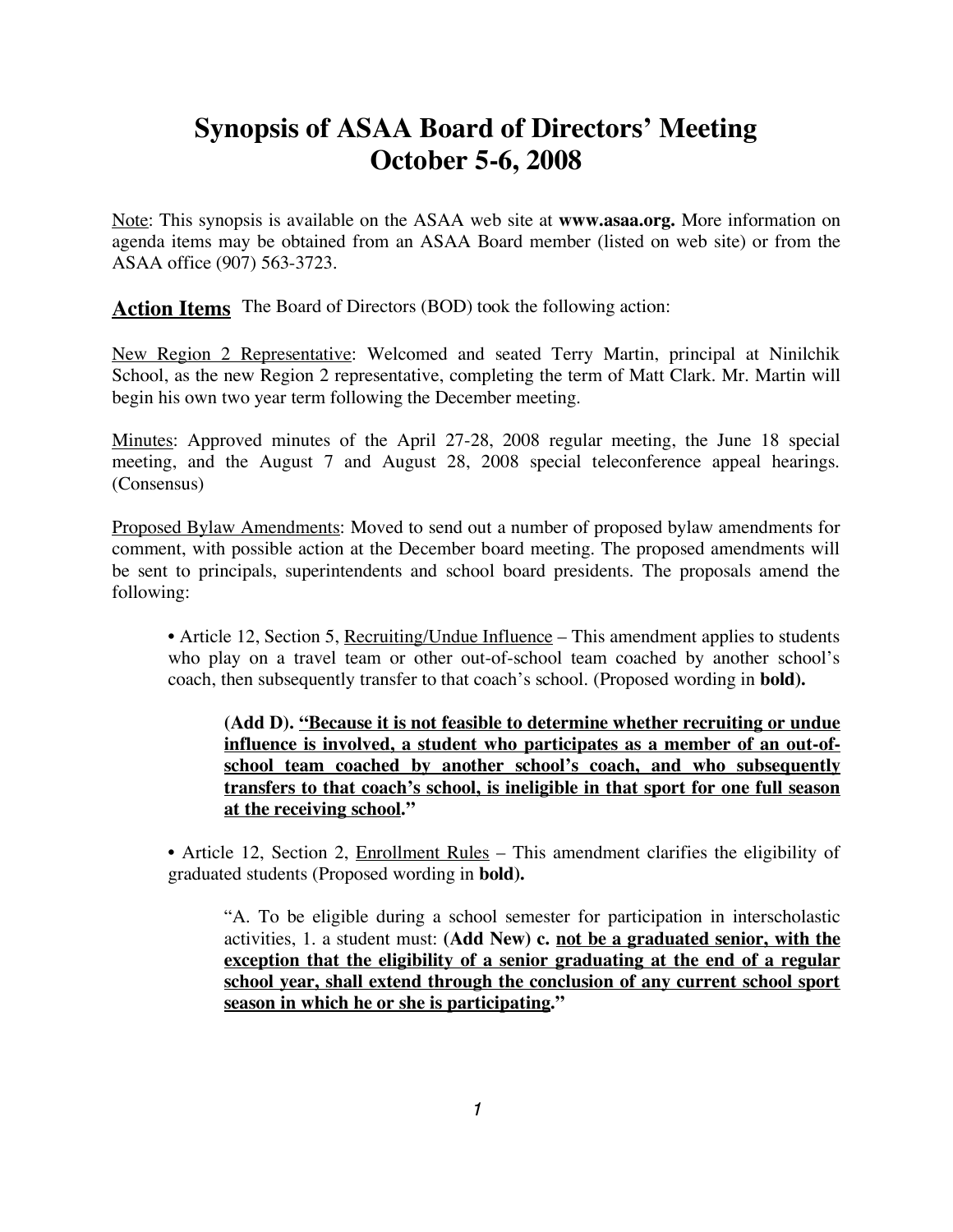• Article 10, Qualification of Coaches – This amendment will require schools to report their coaches to the Association each year.

#### **"(Add New) Section 4, Reporting of Coaches. The principal or designee of each member school or district shall annually report the names of all coaches and their positions, in the manner requested by the Association, within two weeks of the beginning of their respective seasons."**

• Article 4, Section 2 (c), Appeals Board – This amendment will clarify that findings from appeals hearings must include notice of right to appeal to Superior Court.

**(Add)** the following wording at the end of the section, **"All findings, conclusions and orders issued by the Appeals Board shall contain a notice stating that any party aggrieved by this decision may appeal to the Superior Court for State of Alaska, within thirty days from the date this decision is mailed or otherwise distributed to the parties."**

• Article 12, Section 9 (A)(2), Transfer Rule – This amendment will clarify the rule pertaining to transfers to or from a private school.

#### **(Add)** insert the following language prior to the final language, **"For purposes of this section, a student's transfer to or from a private school shall be treated the same as a transfer to or from the public school attendance area in which the private school is located."**

• Article 12, Section 3, Maximum Participation – This amendment will define "consecutive semesters" as it applies to the Maximum Participation Rule.

**(Add to B.)** insert the following sentence, after the first sentence but before the bullet points. **"Consecutive" semesters include all semesters, including semesters in which the student is not enrolled in any school or is enrolled in another school, after the student's initial enrollment in 9th grade."**

(Carried – Unanimous Consent).

2A Basketball Conference Formation: The board approved splitting the Northwest Conference into two - 2A basketball conferences beginning in 2008-09, due to the large number of teams involved. The new conference will be called the Yukon-Kuskokwim Conference. (Carried – Unanimous Consent).

The board reallocated 2A basketball state tournament berths, removing a berth from the Central Interior Conference leaving it with one berth, and adding a second berth to the Northwest Conference for 2008-09 only. (Carried - 7-1).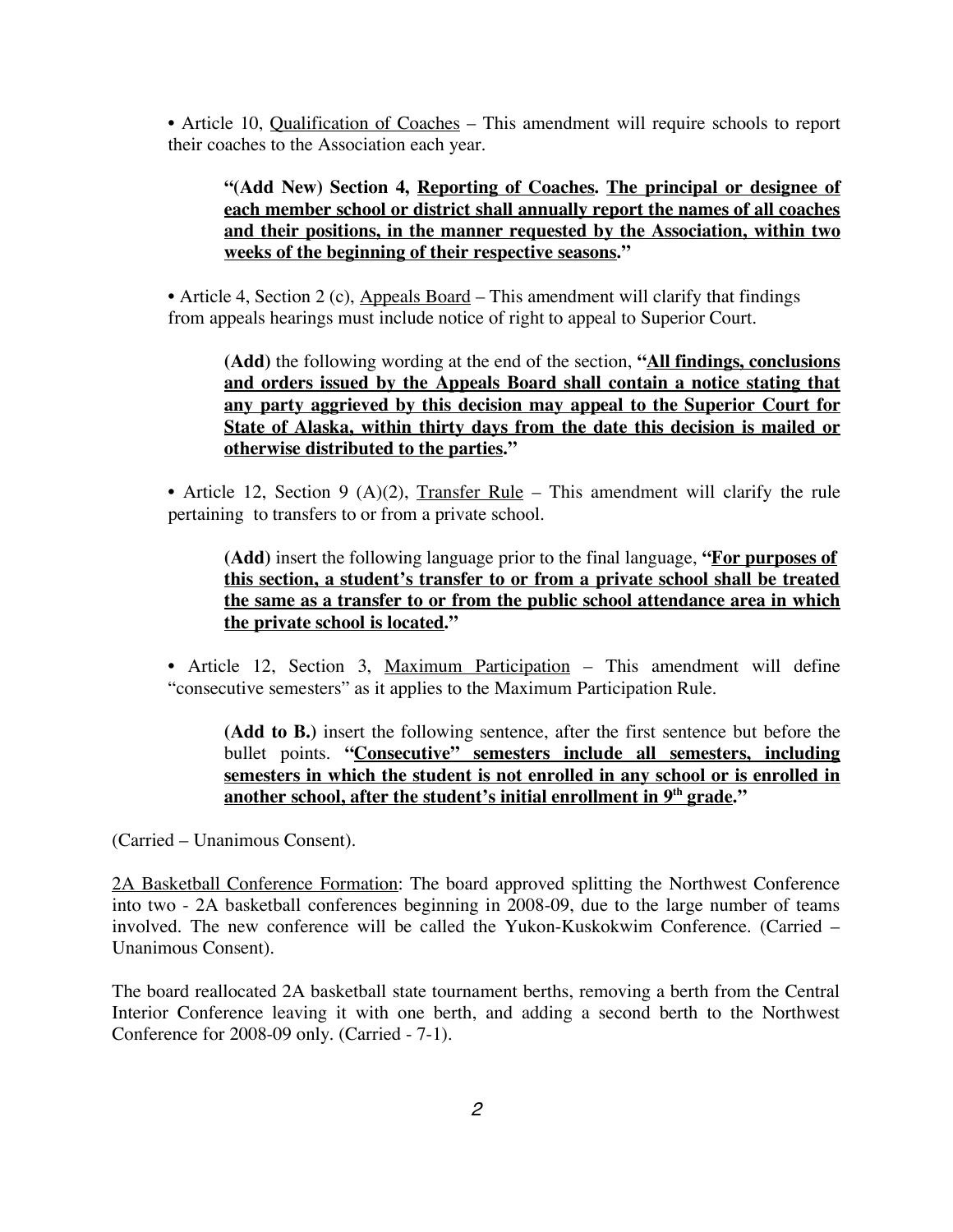State Basketball Tournament:

The board approved adding an extra day to the March Madness state basketball tournament beginning this school year. The tournament will be 6 days, Monday through Saturday. (Carried – 8-0).

The board defeated a request from Regions 1 and 2 to rotate the tournament days of the 1A and 2A state tournaments with the 3A and 4A tournments in 2008-09. (Failed – 4-4).

State Tournament Officials Policy: Approved updates to the State Tournament Officials Allocation and Selection Policy as proposed by staff. (Carried – Unanimous Consent).

Approved the adoption of an Experience Ranking System for officials to help in the state tournament selection process based on information provided by officials during the registration process. (Carried – Unanimous Consent).

Tabled action until the December meeting on the Financial aspects of the revised policy, including pay differentials, travel costs, meal reimbursement and other related expenses. The board asked staff to prepare a financial cost projection for the current year prior to any action. (Carried – Unanimous Consent).

State DDF Tournament Site Agreement: Tabled action until the December meeting on the Anchorage School District's proposal to house the 2010 and 2011 state tournaments at East Anchorage High School. This is a facility only proposal and does not include tournament personnel. (Carried – Unanimous Consent).

Application for Membership: Approved an application for membership from Far North Christian School in Fairbanks. The school's current enrollment in grades 9-12 is 26. The board placed the school in Region 2, 1A classification. (Carried – Unanimous Consent).

Appointment of Ex-Officio Board Members: Approved the appointment of Teresa Johnson and Peggy Robinson, both of Anchorage, as ex-officio members for check signing purposes. (Carried – Unanimous Consent).

Letter of Engagement with Auditor: Authorized the Executive Director to sign a Letter of Engagement with Mikunda, Cottrell and Company. (Carried – Unanimous Consent).

Election of Vice-President: Elected Region 1 representative, Jim Hickerson, as interim vicepresident through the December meeting. (Carried – Unanimous Consent).

Legal Defense Fund: Directed that a discussion on rebuilding the Legal Defense Fund be referred to the Finance Committee for direction. (Carried – Unanimous Consent).

1A/2A Volleyball Conference Reorganization: Approved the alignment of four 1A/2A conferences with each having 2 berths to the 1A/2A state tournament beginning in 2009-10. (Carried – Unanimous Consent).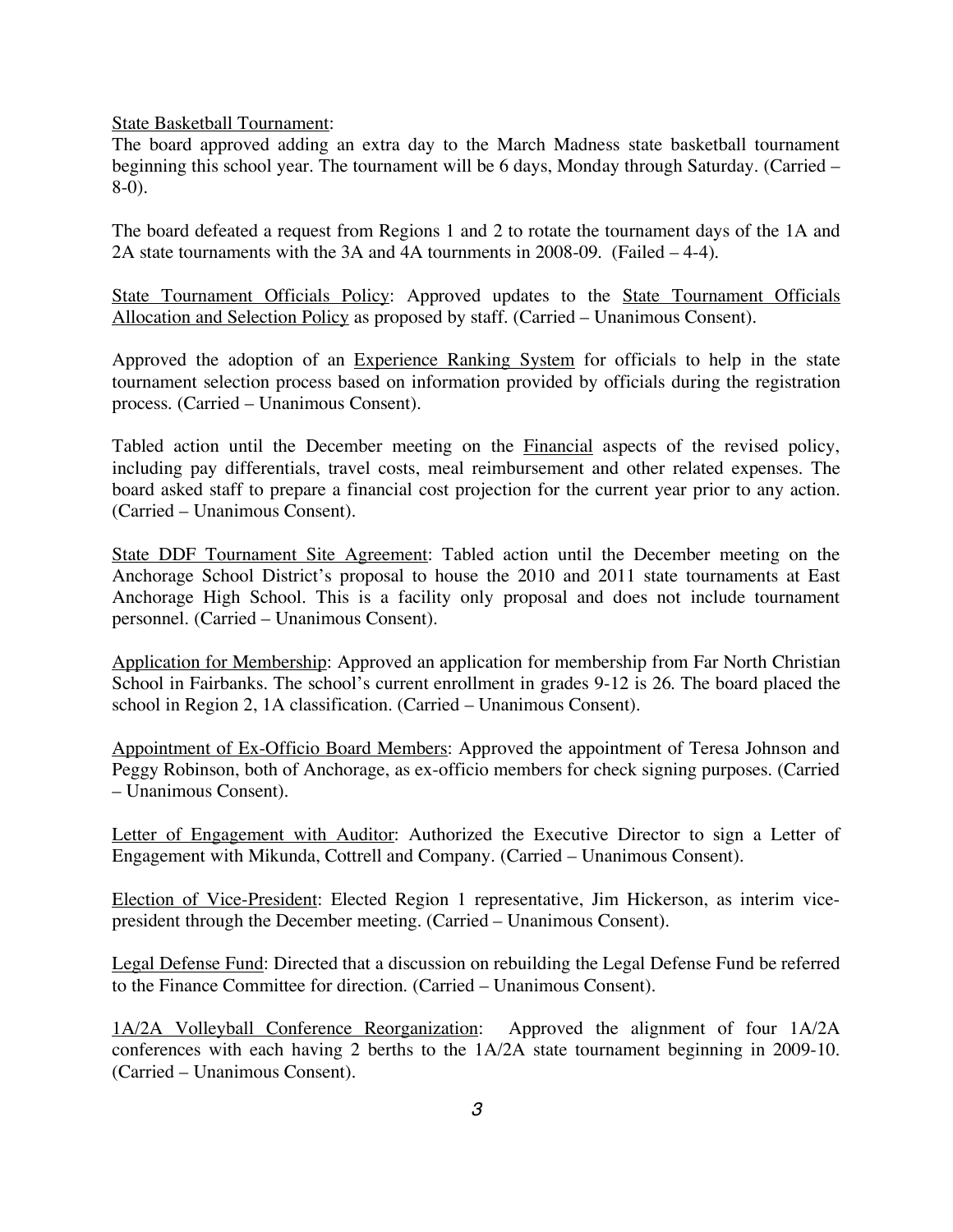**Reports** The BOD heard the following reports:

- Board Members
- State Tournament (Postponed until December meeting)
- Finance Committee
- Student Government
- Officials/Coaches
- Marketing
- Executive Director

**Public Comments** Heard testimony from private home school and statewide correspondence school parents on the limited opportunities for activities participation for their students.

Heard from a parent with a student who is participating in swimming and wrestling concurrently and how the scheduling conflict is effecting her son.

### **Workshop Items**

"Play for Keeps" Program Development: With project coordinator Teresa Johnson and staff, the board reviewed progress to date on the development and statewide implementation of the "Play for Keeps" tobacco, alcohol and drug program, including the educational components. The board and staff also brainstormed additional fund raising ideas that will be investigated as the program moves forth, including seeking additional state funding.

State Tournament Officials Policy: Reviewed and commented on the proposed changes to the policy which has been in effect for at least 10 years with a few exceptions. The policy includes procedures for selecting officials for state tournaments, financial considerations, and a system to rank officials based on their prior officiating experience.

Economic Issues Effecting Activities Programs at the Local, Regional and State Levels: Due to time constraints, the board delayed this discussion until a later meeting.

Executive Session: The Board met in executive session with Association attorney, James Brennan, to discuss legal matters that could negatively affect the Association.

**Tabled Items** Tabled the selection of the site for the 2010 and 2011 state DDF tournament.

**Discussion Items** The BOD discussed the following items:

2009-10 Draft Calendar and Three Year Projection: Took input from parents and board members on the proposed 2009-10 season calendar. This included a request to remove the season overlap between swimming and diving and 4A wrestling by creating a three season calendar, putting swimming and diving in the fall, and wrestling in the winter. The board also heard a proposal from Region 1 to delay the start of the 3A/4A volleyball season to coincide with the September start of the 1A and 2A volleyball seasons. This would reduce the overlap with the 3A cross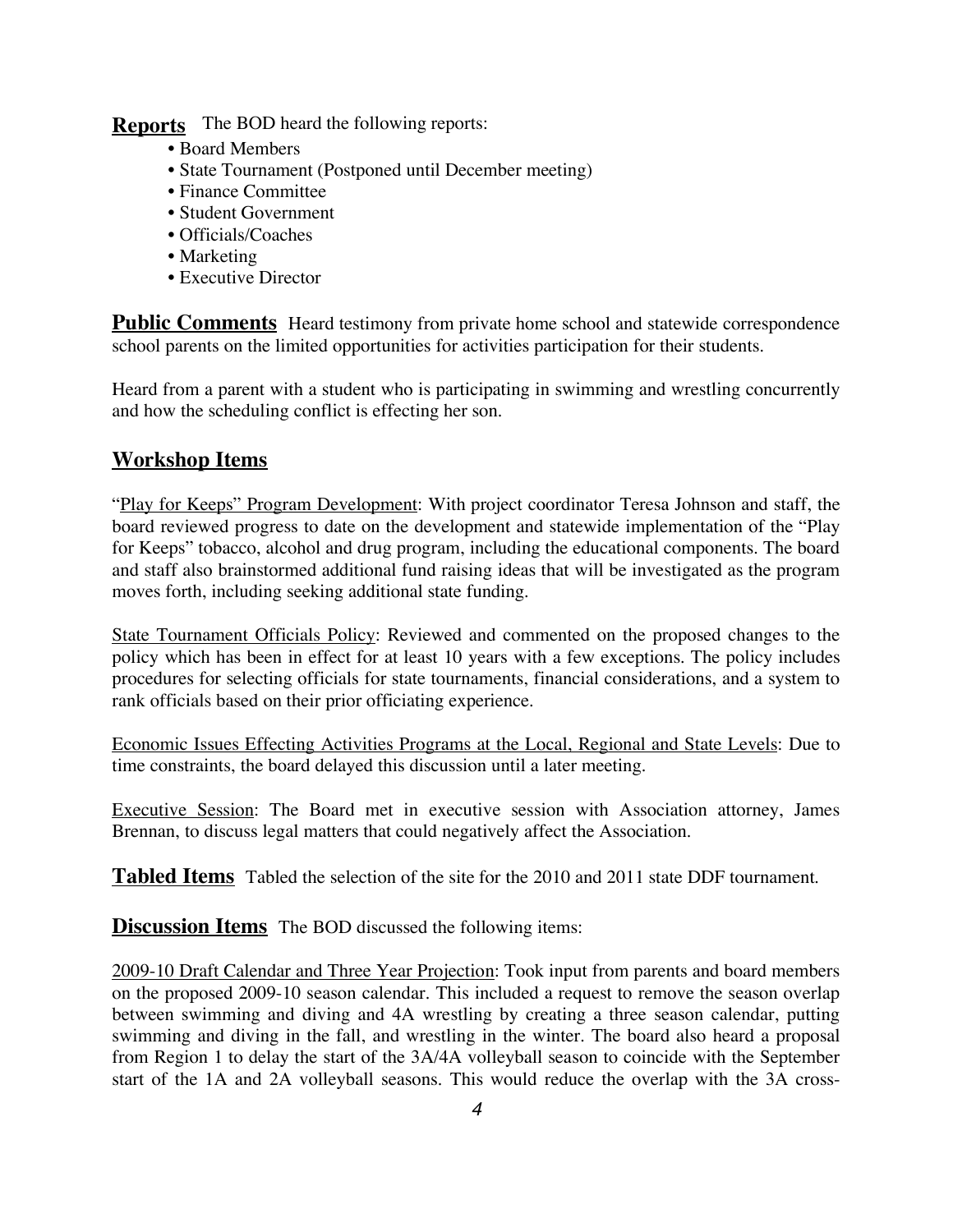country running season. The board intends to adopt the 2009-10 calendar during its December meeting.

2009 State Basketball Tournament Schedule: Revisited a discussion that took place at the Spring 2008 meeting in Petersburg in April concerning the rotation of the starting dates for the 1A/2A and 3A/4A state tournaments.

Heard a proposal from the Northwest Arctic Borough School Board President, Sandy Shroyer-Beaver, that supported rotating the starting of the 1A/A tournament with the 3A/4A tournament on an alternating basis.

Heard an additional proposal from the District to expand the current 1A state tournament format from eight to sixteen teams, based on the number of participating schools, and to increase the number of 2A teams proportionally.

Final Conference Placements for 2008-09: Approved final revisions to conferences for current school year. These are listed at www.asaa.org.

Incidents at Football Games This Year: Heard reports on the off-field brawl during the West Valley/Lathrop High School football game and the school district's reaction. Also heard a report on on-field incidents during the West Anchorage/Eagle River football game.

Severe Weather Conditions Policy: After discussion, decided not to pursue a statewide policy on severe weather conditions, leaving those decisions at the district level.

Anchorage School District 2008 Softball Tie Breaker/Season Extension: Discussed a situation in which the 2008 softball season was unilaterally extended to select a state qualifier when two teams ended in a tie.

Private School Enrollment/Correspondence Programs: Discussed the clarification that students enrolled in public district correspondence programs may not be dual enrolled in the same courses at private schools and thus gain eligibility.

Rifle Health Issues: Heard a report following last April's meeting, that the Dept. of Health has contacted districts with small bore rifle programs to promote healthy range and shooting practices, including blood lead level testing of coaches.

Pre-Participation Athletic Physical Exam: Discussed recent recommendations on ASAA's existing form which has been used for many years. The board recommended that we ask for input from the Orthopedic Physicians Anchorage which provides health services for state championship events.

Board Term Limits: Reviewed and discussed the term limit policy which limits board members to six consecutive years of service on the board of directors. The following members will reach their limits at the December meeting – Jim Hickerson-Region 1, Todd Arndt-Region 4 and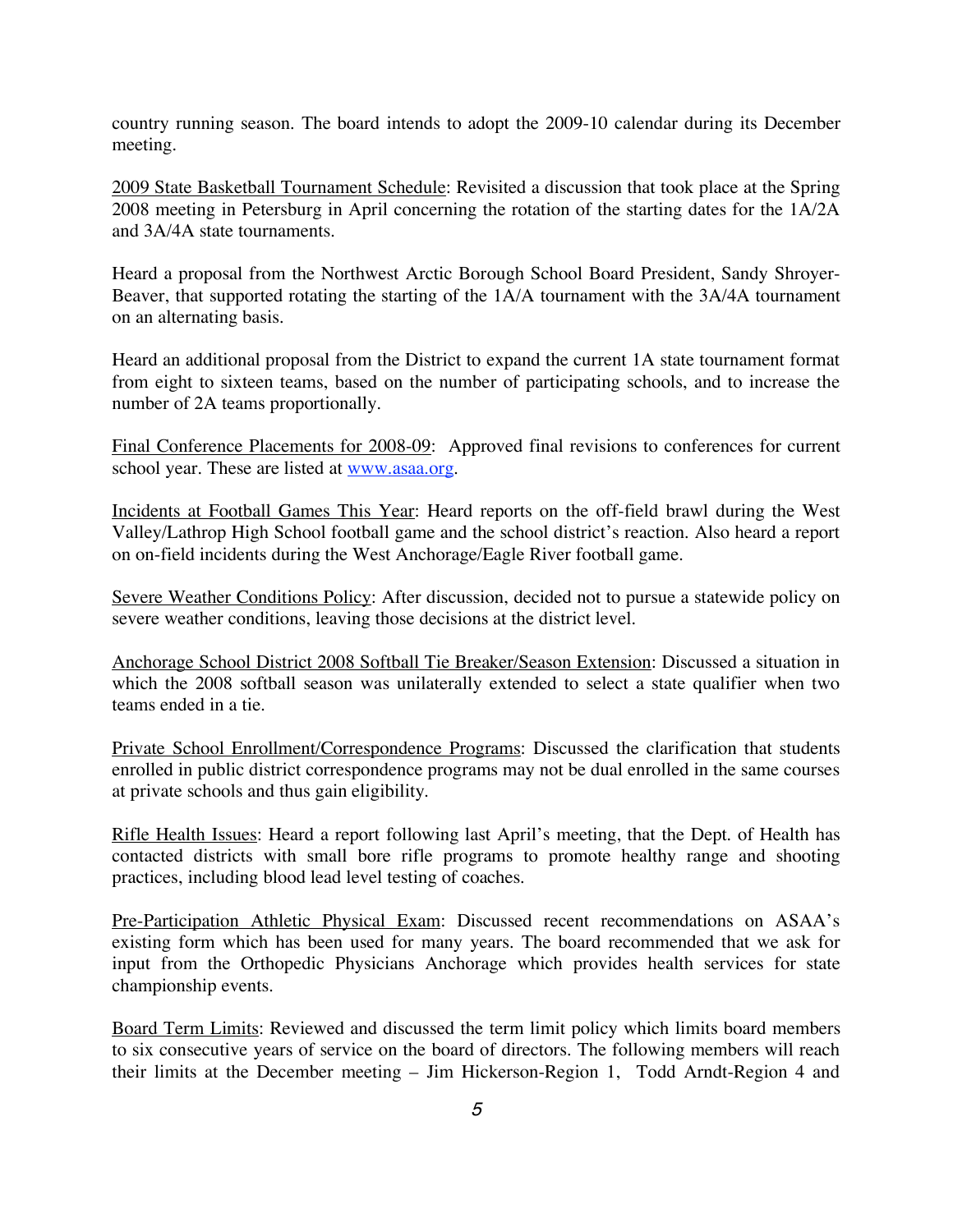student Annie Bartholamew (2 year term). Also leaving the board will be Debbie Mullins, AASB representative.

Electronic Packet Distribution: Approved the plan to begin distributing the board meeting packets electronically to board members instead of through the mail.

Seeding of 3A and 4A State Basketball Tournaments: Following discussion, agreed to continue using the WPI to seed the state 4A basketball tournament. Also discussed a possible system to begin seeding the 3A state tournament in the future. Staff will continue to develop the system and report at the December meeting. The 2009 3A tournament matchings will continue as before, using the annual rotation basis while a system undergoes experimentation.

Reclassification Proposal: Heard a proposal from Region 3 to raise the cutoff for 3A from 401 to 500. The board did not ask that this be discussed further at the December meeting.

Statewide Scheduling Meeting: Discussed and approved a request that ASAA lead the statewide scheduling meeting.

Amateurism Rule: Heard a question from Region 3 on the interpretation of the Amateurism rule and decided that the question was covered under the \$250 limit, or principal's approval.

State Tournament Bid Processes: The current five year bid for the state basketball tournaments goes through 2009. Discussed the possibility of incorporating flexibility into the new 5 year basketball bidding process beginning in 2009-10 which may include rotating the 1A and 2A tournament dates with the 3A and 4A dates on any every other year basis.

Cross-Country Running Berths: Heard a proposal from Region 5 to increase the Region's 2A-3A berth's from 2 teams and the top ten runners, to three teams and the top fifteen. This will be reviewed during the February meeting under the analysis of individual sports berths.

Regions Charging Multi-Region Conference Fees: Heard of a situation in which Region 3 is charging non-region schools for participation in conference tournaments in which some Region 3 schools are involved. Region 2 schools will confer with Region 3 on this.

Equity Issues: Region 5 representative, Sandi Wagner, serves as section 8 representative on the NFHS Equity Committee. She reported that the committee is grappling with equity policies and procedures for transgender/transsexual students who seek to participate in high school athletics. A number of state associations have adopted policies and procedures to deal with this increasing phenomenom. At this time, her report was for information purposes only.

#### **STUDENT HEARING**

No hearing was requested or conducted.